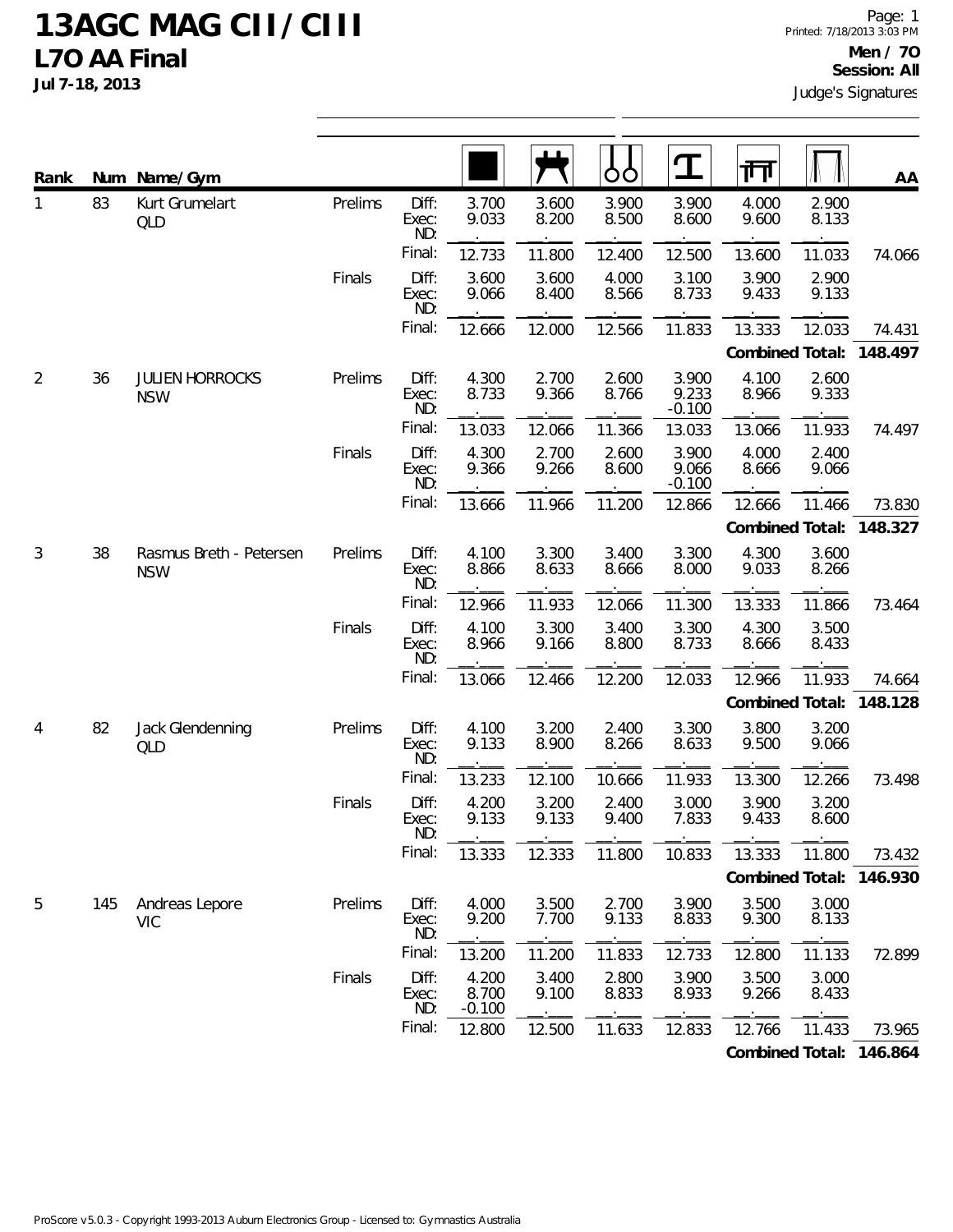| Rank | Num | Name/Gym                       |         |                       |                |                | O<br>O         | 工                          | गा                         |                | AA                      |
|------|-----|--------------------------------|---------|-----------------------|----------------|----------------|----------------|----------------------------|----------------------------|----------------|-------------------------|
| 6    | 84  | Jean Nick<br><b>QLD</b>        | Prelims | Diff:<br>Exec:<br>ND: | 2.500<br>8.600 | 3.500<br>8.666 | 4.400<br>7.633 | 3.300<br>8.900             | 3.900<br>9.433             | 3.500<br>8.533 |                         |
|      |     |                                |         | Final:                | 11.100         | 12.166         | 12.033         | 12.200                     | 13.333                     | 12.033         | 72.865                  |
|      |     |                                | Finals  | Diff:<br>Exec:<br>ND: | 3.700<br>9.066 | 3.600<br>8.433 | 4.400<br>7.700 | 3.300<br>8.800<br>$-0.100$ | 3.800<br>9.100             | 3.500<br>8.033 |                         |
|      |     |                                |         | Final:                | 12.766         | 12.033         | 12.100         | 12.000                     | 12.900                     | 11.533         | 73.332                  |
|      |     |                                |         |                       |                |                |                |                            | Combined Total:            |                | 146.197                 |
| 7    | 37  | Adam Rusgnach<br><b>NSW</b>    | Prelims | Diff:<br>Exec:<br>ND: | 2.800<br>9.400 | 3.200<br>8.100 | 3.500<br>8.433 | 2.000<br>9.600             | 4.100<br>8.933             | 2.900<br>9.100 |                         |
|      |     |                                |         | Final:                | 12.200         | 11.300         | 11.933         | 11.600                     | 13.033                     | 12.000         | 72.066                  |
|      |     |                                | Finals  | Diff:<br>Exec:<br>ND: | 2.900<br>9.466 | 3.700<br>8.800 | 3.800<br>8.300 | 2.100<br>9.666             | 4.200<br>8.400             | 2.900<br>9.166 |                         |
|      |     |                                |         | Final:                | 12.366         | 12.500         | 12.100         | 11.766                     | 12.600                     | 12.066         | 73.398                  |
|      |     |                                |         |                       |                |                |                |                            | Combined Total:            |                | 145.464                 |
| 8    | 85  | Reece Pearce<br>QLD            | Prelims | Diff:<br>Exec:<br>ND: | 4.400<br>9.333 | 2.600<br>7.733 | 2.400<br>8.433 | 3.300<br>8.733             | 3.500<br>9.433             | 2.500<br>9.300 |                         |
|      |     |                                |         | Final:                | 13.733         | 10.333         | 10.833         | 12.033                     | 12.933                     | 11.800         | 71.665                  |
|      |     |                                | Finals  | Diff:<br>Exec:<br>ND: | 4.300<br>9.633 | 3.300<br>8.400 | 2.400<br>9.266 | 3.300<br>8.466<br>$-0.100$ | 3.500<br>9.566             | 2.500<br>8.933 |                         |
|      |     |                                |         | Final:                | 13.933         | 11.700         | 11.666         | 11.666                     | 13.066                     | 11.433         | 73.464                  |
|      |     |                                |         |                       |                |                |                |                            | Combined Total:            |                | 145.129                 |
| 9    | 39  | NATHANIEL COELHO<br><b>NSW</b> | Prelims | Diff:<br>Exec:<br>ND: | 3.900<br>9.133 | 2.700<br>8.966 | 3.100<br>8.800 | 3.100<br>9.066             | 4.000<br>9.600             | 2.600<br>8.700 |                         |
|      |     |                                |         | Final:                | 13.033         | 11.666         | 11.900         | 12.166                     | 13.600                     | 11.300         | 73.665                  |
|      |     |                                | Finals  | Diff:<br>Exec:<br>ND: | 4.000<br>9.566 | 2.200<br>7.000 | 3.100<br>9.100 | 3.100<br>9.300             | 4.000<br>9.000<br>$-0.300$ | 2.600<br>8.766 |                         |
|      |     |                                |         | Final:                | 13.566         | 9.200          | 12.200         | 12.400                     | 12.700                     | 11.366         | 71.432                  |
|      |     |                                |         |                       |                |                |                |                            |                            |                | Combined Total: 145.097 |
| 10   | 34  | Rhoan Edwards<br><b>NSW</b>    | Prelims | Diff:<br>Exec:<br>ND: | 3.700<br>8.500 | 3.300<br>8.133 | 3.000<br>8.400 | 3.100<br>9.033             | 3.800<br>9.533             | 3.200<br>8.100 |                         |
|      |     |                                |         | Final:                | 12.200         | 11.433         | 11.400         | 12.133                     | 13.333                     | 11.300         | 71.799                  |
|      |     |                                | Finals  | Diff:<br>Exec:<br>ND: | 3.700<br>8.833 | 3.300<br>8.966 | 3.000<br>8.400 | 3.300<br>8.800<br>$-0.100$ | 3.900<br>9.500             | 3.200<br>8.400 |                         |
|      |     |                                |         | Final:                | 12.533         | 12.266         | 11.400         | 12.000                     | 13.400                     | 11.600         | 73.199                  |
|      |     |                                |         |                       |                |                |                |                            |                            |                | Combined Total: 144.998 |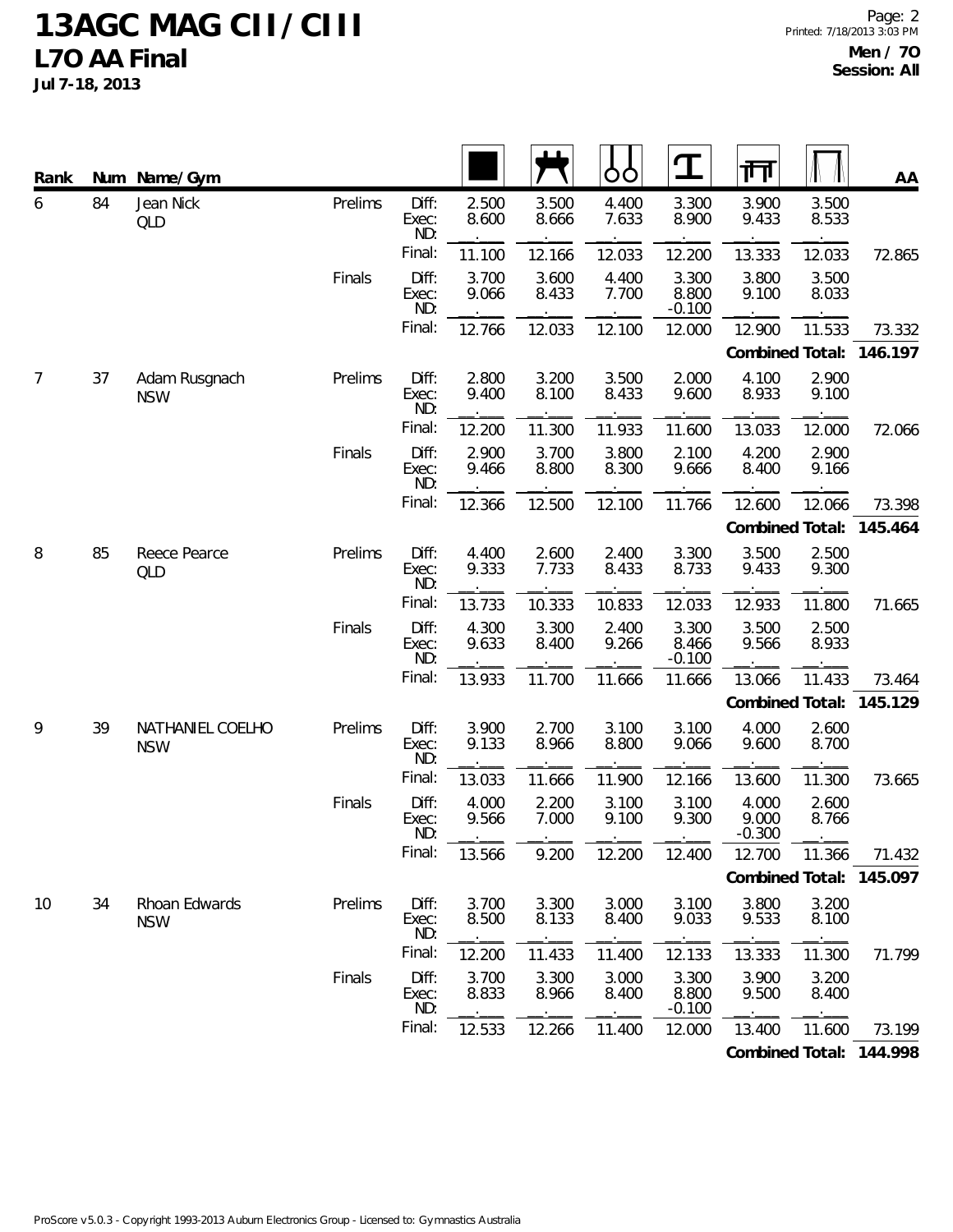| Rank | Num | Name/Gym                    |         |                       |                            |                | Ő              | $\bf{I}$                   | 帀               |                | AA                      |
|------|-----|-----------------------------|---------|-----------------------|----------------------------|----------------|----------------|----------------------------|-----------------|----------------|-------------------------|
| 11   | 86  | Jack Rowell<br><b>QLD</b>   | Prelims | Diff:<br>Exec:<br>ND: | 3.200<br>9.000             | 3.500<br>7.700 | 2.900<br>9.133 | 3.100<br>8.700             | 3.600<br>9.300  | 2.800<br>9.166 |                         |
|      |     |                             |         | Final:                | 12.200                     | 11.200         | 12.033         | 11.800                     | 12.900          | 11.966         | 72.099                  |
|      |     |                             | Finals  | Diff:<br>Exec:<br>ND: | 3.300<br>9.300             | 3.600<br>7.833 | 2.900<br>9.200 | 3.100<br>8.866             | 3.600<br>9.266  | 2.900<br>9.033 |                         |
|      |     |                             |         | Final:                | 12.600                     | 11.433         | 12.100         | 11.966                     | 12.866          | 11.933         | 72.898                  |
|      |     |                             |         |                       |                            |                |                |                            | Combined Total: |                | 144.997                 |
| 12   | 88  | Alexander Wilson<br>QLD     | Prelims | Diff:<br>Exec:<br>ND: | 3.700<br>9.000             | 3.800<br>8.666 | 2.600<br>8.400 | 2.000<br>9.133             | 3.900<br>9.500  | 2.300<br>9.233 |                         |
|      |     |                             |         | Final:                | 12.700                     | 12.466         | 11.000         | 11.133                     | 13.400          | 11.533         | 72.232                  |
|      |     |                             | Finals  | Diff:<br>Exec:<br>ND: | 3.600<br>8.833             | 3.800<br>8.866 | 2.700<br>8.400 | 2.000<br>9.166             | 3.900<br>9.333  | 2.400<br>9.200 |                         |
|      |     |                             |         | Final:                | 12.433                     | 12.666         | 11.100         | 11.166                     | 13.233          | 11.600         | 72.198                  |
|      |     |                             |         |                       |                            |                |                |                            | Combined Total: |                | 144.430                 |
| 13   | 182 | Matthew Bruder<br><b>WA</b> | Prelims | Diff:<br>Exec:<br>ND: | 3.600<br>9.200             | 3.400<br>8.400 | 2.900<br>8.533 | 3.100<br>8.766             | 4.100<br>9.166  | 2.500<br>8.500 |                         |
|      |     |                             |         | Final:                | 12.800                     | 11.800         | 11.433         | 11.866                     | 13.266          | 11.000         | 72.165                  |
|      |     |                             | Finals  | Diff:<br>Exec:<br>ND: | 3.500<br>8.900             | 3.400<br>8.033 | 2.900<br>8.466 | 3.300<br>8.500<br>$-0.100$ | 4.100<br>8.733  | 2.600<br>8.700 |                         |
|      |     |                             |         | Final:                | 12.400                     | 11.433         | 11.366         | 11.700                     | 12.833          | 11.300         | 71.032                  |
|      |     |                             |         |                       |                            |                |                |                            | Combined Total: |                | 143.197                 |
| 14   | 81  | Samuel Favilla<br>QLD       | Prelims | Diff:<br>Exec:<br>ND: | 4.000<br>8.866             | 2.700<br>8.000 | 2.400<br>9.100 | 3.300<br>8.500             | 3.900<br>9.100  | 3.200<br>8.433 |                         |
|      |     |                             |         | Final:                | 12.866                     | 10.700         | 11.500         | 11.800                     | 13.000          | 11.633         | 71.499                  |
|      |     |                             | Finals  | Diff:<br>Exec:<br>ND: | 4.000<br>9.166             | 2.700<br>8.300 | 2.400<br>9.133 | 3.300<br>8.400             | 3.900<br>9.166  | 3.200<br>7.766 |                         |
|      |     |                             |         | Final:                | 13.166                     | 11.000         | 11.533         | 11.700                     | 13.066          | 10.966         | 71.431                  |
|      |     |                             |         |                       |                            |                |                |                            |                 |                | Combined Total: 142.930 |
| 15   | 87  | Jesse Softley<br>QLD        | Prelims | Diff:<br>Exec:<br>ND: | 3.900<br>8.500<br>$-0.100$ | 2.600<br>8.666 | 2.400<br>9.133 | 3.100<br>8.700             | 3.700<br>9.533  | 2.400<br>9.433 |                         |
|      |     |                             |         | Final:                | 12.300                     | 11.266         | 11.533         | 11.800                     | 13.233          | 11.833         | 71.965                  |
|      |     |                             | Finals  | Diff:<br>Exec:<br>ND: | 4.100<br>7.533             | 2.500<br>8.366 | 2.500<br>9.266 | 3.100<br>8.800             | 3.600<br>9.233  | 2.400<br>9.266 |                         |
|      |     |                             |         | Final:                | 11.633                     | 10.866         | 11.766         | 11.900                     | 12.833          | 11.666         | 70.664                  |
|      |     |                             |         |                       |                            |                |                |                            |                 |                | Combined Total: 142.629 |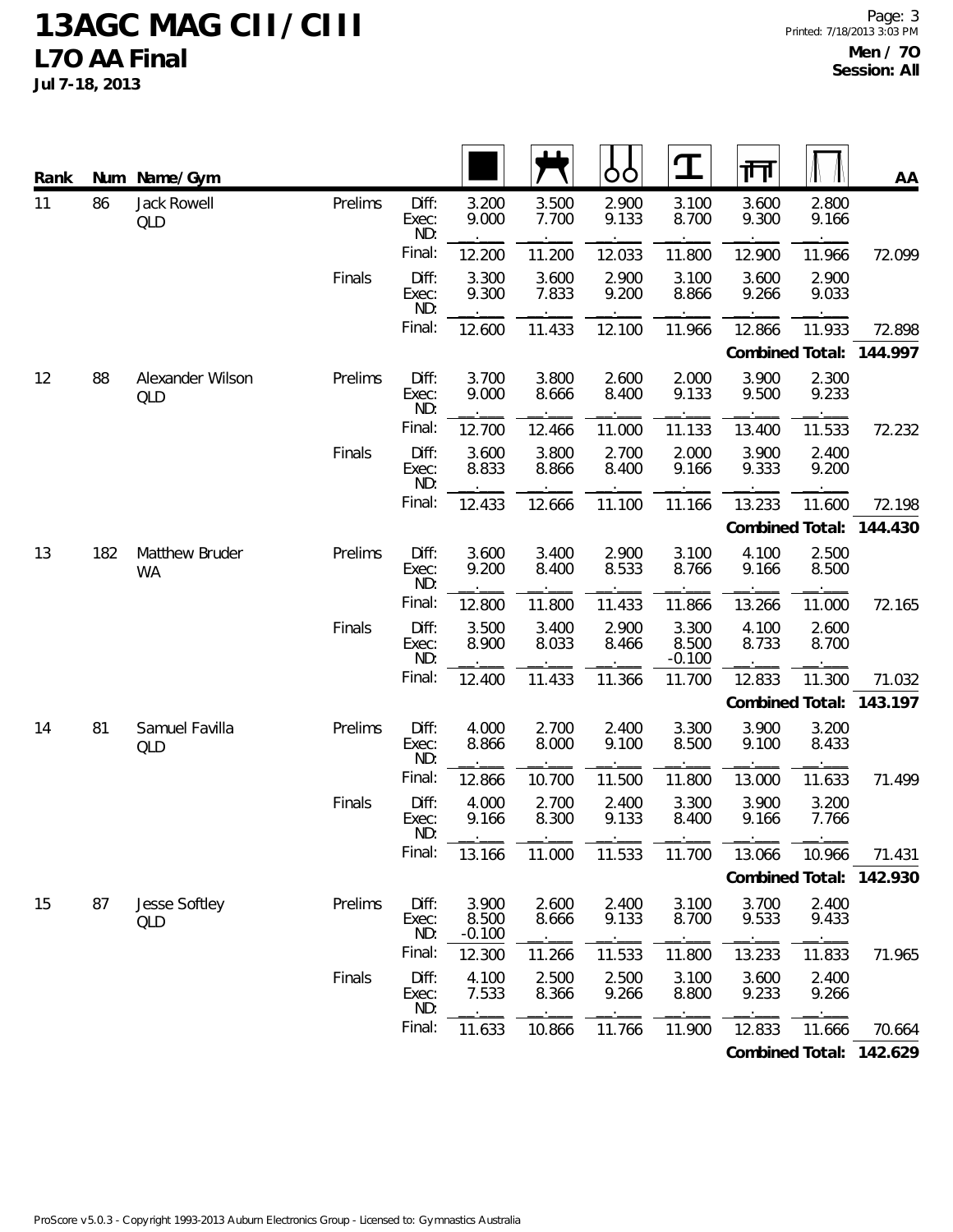**Jul 7-18, 2013**

| Rank |     | Num Name/Gym                        |         |                       |                |                | Ő<br>Ċ         | $\mathbf \Omega$           | गि              |                | AA                      |
|------|-----|-------------------------------------|---------|-----------------------|----------------|----------------|----------------|----------------------------|-----------------|----------------|-------------------------|
| 16   | 147 | Ethan Mccormack<br><b>VIC</b>       | Prelims | Diff:<br>Exec:<br>ND: | 4.300<br>8.833 | 2.600<br>7.933 | 3.100<br>8.366 | 3.300<br>8.966             | 3.800<br>7.966  | 2.500<br>9.366 |                         |
|      |     |                                     |         | Final:                | 13.133         | 10.533         | 11.466         | 12.266                     | 11.766          | 11.866         | 71.030                  |
|      |     |                                     | Finals  | Diff:<br>Exec:<br>ND: | 4.300<br>9.100 | 2.700<br>8.933 | 3.000<br>8.566 | 3.000<br>7.533             | 4.200<br>8.833  | 2.400<br>8.900 |                         |
|      |     |                                     |         | Final:                | 13.400         | 11.633         | 11.566         | 10.533                     | 13.033          | 11.300         | 71.465                  |
|      |     |                                     |         |                       |                |                |                |                            | Combined Total: |                | 142.495                 |
| 17   | 32  | Jarrod Buick<br><b>NSW</b>          | Prelims | Diff:<br>Exec:<br>ND: | 3.500<br>9.133 | 3.700<br>8.833 | 2.700<br>9.166 | 3.100<br>8.700             | 4.200<br>8.800  | 2.500<br>9.200 |                         |
|      |     |                                     |         | Final:                | 12.633         | 12.533         | 11.866         | 11.800                     | 13.000          | 11.700         | 73.532                  |
|      |     |                                     | Finals  | Diff:<br>Exec:<br>ND: | 3.000<br>9.100 | 3.700<br>9.166 | 2.700<br>9.133 | 2.000<br>8.300             | 3.600<br>6.733  | 2.400<br>8.666 |                         |
|      |     |                                     |         | Final:                | 12.100         | 12.866         | 11.833         | 10.300                     | 10.333          | 11.066         | 68.498                  |
|      |     |                                     |         |                       |                |                |                |                            | Combined Total: |                | 142.030                 |
| 18   | 144 | Max Collett<br><b>VIC</b>           | Prelims | Diff:<br>Exec:<br>ND: | 3.200<br>9.000 | 3.400<br>8.433 | 2.200<br>8.833 | 2.100<br>9.300             | 3.900<br>9.066  | 2.500<br>9.100 |                         |
|      |     |                                     |         | Final:                | 12.200         | 11.833         | 11.033         | 11.400                     | 12.966          | 11.600         | 71.032                  |
|      |     |                                     | Finals  | Diff:<br>Exec:<br>ND: | 3.100<br>9.166 | 3.300<br>9.333 | 2.200<br>8.833 | 2.000<br>8.933             | 3.900<br>8.800  | 2.500<br>8.700 |                         |
|      |     |                                     |         | Final:                | 12.266         | 12.633         | 11.033         | 10.933                     | 12.700          | 11.200         | 70.765                  |
|      |     |                                     |         |                       |                |                |                |                            | Combined Total: |                | 141.797                 |
| 19   | 129 | Matthew Rose<br><b>TAS</b>          | Prelims | Diff:<br>Exec:<br>ND: | 3.000<br>9.266 | 3.200<br>7.500 | 2.200<br>9.366 | 3.100<br>8.766             | 3.500<br>9.200  | 2.400<br>9.233 |                         |
|      |     |                                     |         | Final:                | 12.266         | 10.700         | 11.566         | 11.866                     | 12.700          | 11.633         | 70.731                  |
|      |     |                                     | Finals  | Diff:<br>Exec:<br>ND: | 3.100<br>9.500 | 3.400<br>7.533 | 2.200<br>9.366 | 3.300<br>8.633<br>$-0.300$ | 3.500<br>9.700  | 2.300<br>8.800 |                         |
|      |     |                                     |         | Final:                | 12.600         | 10.933         | 11.566         | 11.633                     | 13.200          | 11.100         | 71.032                  |
|      |     |                                     |         |                       |                |                |                |                            |                 |                | Combined Total: 141.763 |
| 20   | 35  | <b>JONATHAN HARRY</b><br><b>NSW</b> | Prelims | Diff:<br>Exec:<br>ND: | 3.900<br>8.433 | 2.600<br>8.100 | 2.400<br>8.800 | 2.000<br>9.200             | 3.900<br>8.800  | 2.500<br>9.433 |                         |
|      |     |                                     |         | Final:                | 12.333         | 10.700         | 11.200         | 11.200                     | 12.700          | 11.933         | 70.066                  |
|      |     |                                     | Finals  | Diff:<br>Exec:<br>ND: | 4.000<br>9.100 | 2.600<br>8.966 | 2.400<br>8.766 | 2.000<br>9.166             | 3.900<br>8.733  | 2.500<br>9.366 |                         |
|      |     |                                     |         | Final:                | 13.100         | 11.566         | 11.166         | 11.166                     | 12.633          | 11.866         | 71.497                  |
|      |     |                                     |         |                       |                |                |                |                            |                 |                |                         |

**Combined Total: 141.563**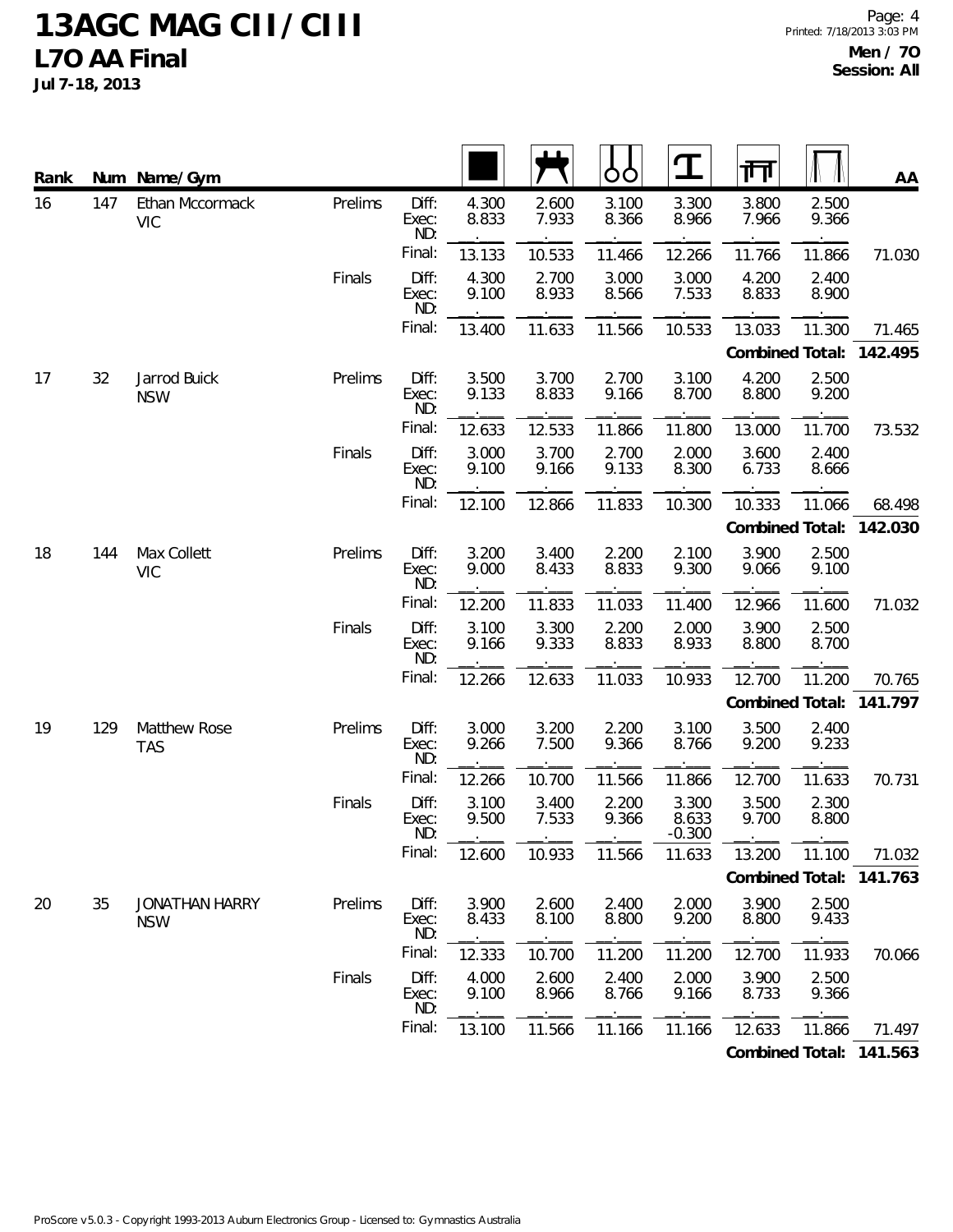| Rank |     | Num Name/Gym                         |         |                       |                |                            | O              | $\mathbf T$                | गा              |                | $A\underline{A}$        |
|------|-----|--------------------------------------|---------|-----------------------|----------------|----------------------------|----------------|----------------------------|-----------------|----------------|-------------------------|
| 21   | 33  | Joseph D'souza-bullman<br><b>NSW</b> | Prelims | Diff:<br>Exec:<br>ND: | 4.500<br>9.266 | 1.400<br>7.433<br>$-1.500$ | 3.400<br>8.933 | 3.300<br>8.966             | 4.100<br>9.166  | 2.500<br>9.100 |                         |
|      |     |                                      |         | Final:                | 13.766         | 7.333                      | 12.333         | 12.266                     | 13.266          | 11.600         | 70.564                  |
|      |     |                                      | Finals  | Diff:<br>Exec:<br>ND: | 4.400<br>9.433 | 1.400<br>7.666<br>$-1.500$ | 3.400<br>8.966 | 3.300<br>8.966             | 4.100<br>9.100  | 2.500<br>9.033 |                         |
|      |     |                                      |         | Final:                | 13.833         | 7.566                      | 12.366         | 12.266                     | 13.200          | 11.533         | 70.764                  |
|      |     |                                      |         |                       |                |                            |                |                            | Combined Total: |                | 141.328                 |
| 22   | 120 | Daniel Claridge<br><b>SA</b>         | Prelims | Diff:<br>Exec:<br>ND: | 3.900<br>9.100 | 2.900<br>6.800             | 2.000<br>9.233 | 4.000<br>8.833             | 3.500<br>9.166  | 2.400<br>8.233 |                         |
|      |     |                                      |         | Final:                | 13.000         | 9.700                      | 11.233         | 12.833                     | 12.666          | 10.633         | 70.065                  |
|      |     |                                      | Finals  | Diff:<br>Exec:<br>ND: | 3.800<br>8.900 | 2.900<br>7.966             | 2.100<br>9.466 | 3.900<br>8.666<br>$-0.100$ | 3.400<br>9.266  | 2.400<br>8.333 |                         |
|      |     |                                      |         | Final:                | 12.700         | 10.866                     | 11.566         | 12.466                     | 12.666          | 10.733         | 70.997                  |
|      |     |                                      |         |                       |                |                            |                |                            | Combined Total: |                | 141.062                 |
| 23   | 122 | Shane Lewis<br>SA                    | Prelims | Diff:<br>Exec:<br>ND: | 3.500<br>8.933 | 2.700<br>8.866             | 2.900<br>9.033 | 3.100<br>8.800             | 3.900<br>7.633  | 2.400<br>7.933 |                         |
|      |     |                                      |         | Final:                | 12.433         | 11.566                     | 11.933         | 11.900                     | 11.533          | 10.333         | 69.698                  |
|      |     |                                      | Finals  | Diff:<br>Exec:<br>ND: | 3.800<br>8.966 | 2.700<br>9.033             | 2.900<br>8.900 | 3.100<br>8.566             | 4.000<br>8.433  | 2.400<br>8.300 |                         |
|      |     |                                      |         | Final:                | 12.766         | 11.733                     | 11.800         | 11.666                     | 12.433          | 10.700         | 71.098                  |
|      |     |                                      |         |                       |                |                            |                |                            | Combined Total: |                | 140.796                 |
| 24   | 146 | Adriaan Lustig<br><b>VIC</b>         | Prelims | Diff:<br>Exec:<br>ND: | 3.900<br>9.033 | 2.800<br>8.766             | 2.200<br>9.000 | 2.000<br>9.133             | 3.400<br>8.900  | 2.500<br>8.166 |                         |
|      |     |                                      |         | Final:                | 12.933         | 11.566                     | 11.200         | 11.133                     | 12.300          | 10.666         | 69.798                  |
|      |     |                                      | Finals  | Diff:<br>Exec:<br>ND: | 3.900<br>9.133 | 2.800<br>9.033<br>$\sim$   | 2.200<br>8.966 | 2.800<br>8.300<br>$-0.100$ | 3.900<br>9.100  | 2.500<br>8.000 |                         |
|      |     |                                      |         | Final:                | 13.033         | 11.833                     | 11.166         | 11.000                     | 13.000          | 10.500         | 70.532                  |
|      |     |                                      |         |                       |                |                            |                |                            |                 |                | Combined Total: 140.330 |
| 25   | 148 | Andrei Obraztsov<br><b>VIC</b>       | Prelims | Diff:<br>Exec:<br>ND: | 4.200<br>7.733 | 1.700<br>8.333             | 2.900<br>9.233 | 3.100<br>8.733             | 4.000<br>8.766  | 3.200<br>7.833 |                         |
|      |     |                                      |         | Final:                | 11.933         | 10.033                     | 12.133         | 11.833                     | 12.766          | 11.033         | 69.731                  |
|      |     |                                      | Finals  | Diff:<br>Exec:<br>ND: | 4.200<br>7.933 | 1.600<br>7.733             | 3.000<br>9.166 | 3.100<br>9.200             | 4.000<br>8.966  | 3.200<br>7.933 |                         |
|      |     |                                      |         | Final:                | 12.133         | 9.333                      | 12.166         | 12.300                     | 12.966          | 11.133         | 70.031                  |
|      |     |                                      |         |                       |                |                            |                |                            |                 |                | Combined Total: 139.762 |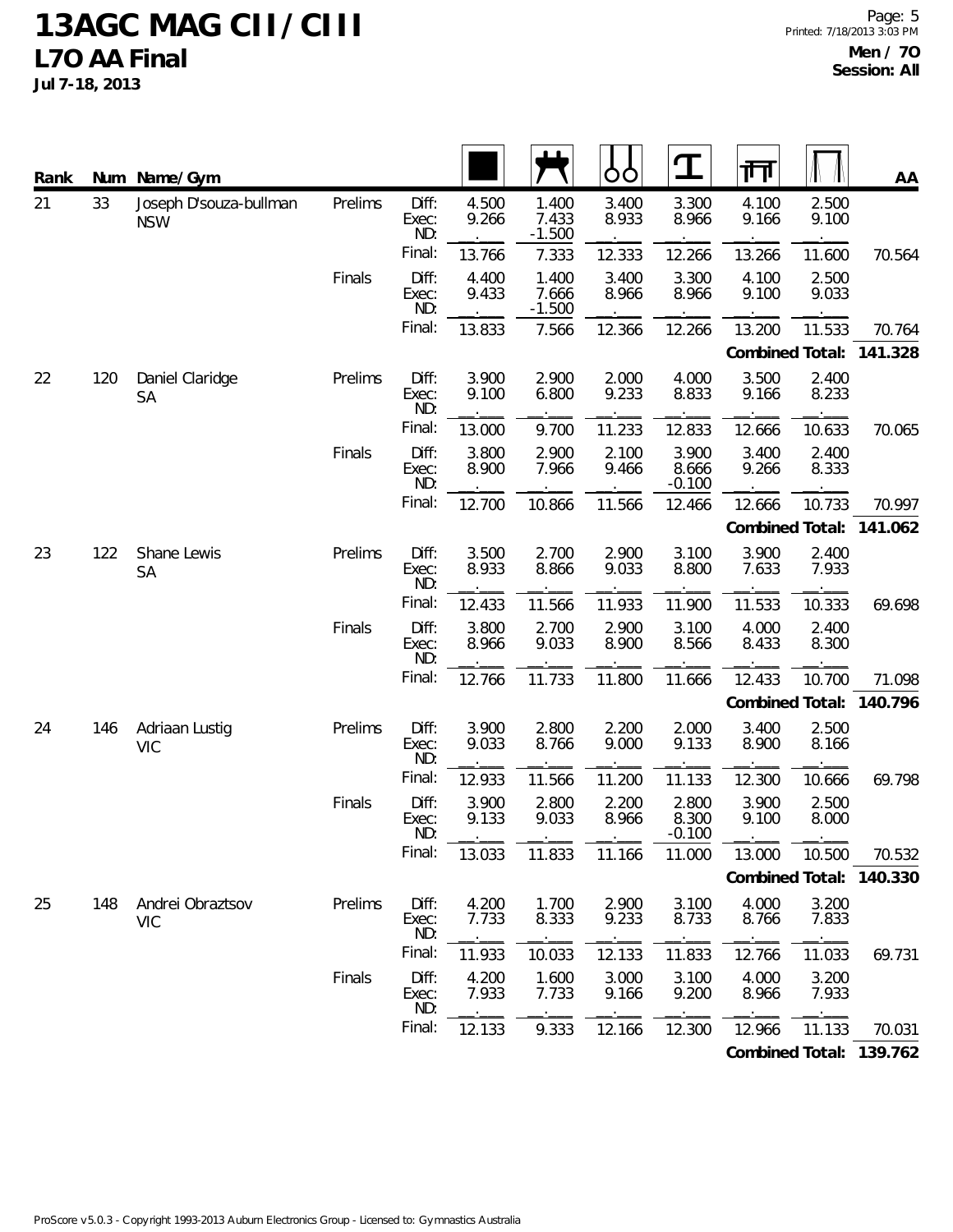| Rank |     | Num Name/Gym                     |         |                       |                |                | Ò<br>Ő         | $\mathbf \Omega$           | गि              |                | AA                      |
|------|-----|----------------------------------|---------|-----------------------|----------------|----------------|----------------|----------------------------|-----------------|----------------|-------------------------|
| 26   | 123 | James Patterson<br><b>SA</b>     | Prelims | Diff:<br>Exec:<br>ND: | 4.200<br>8.766 | 2.200<br>7.766 | 2.100<br>9.400 | 3.100<br>8.500             | 3.400<br>8.866  | 2.400<br>7.900 |                         |
|      |     |                                  |         | Final:                | 12.966         | 9.966          | 11.500         | 11.600                     | 12.266          | 10.300         | 68.598                  |
|      |     |                                  | Finals  | Diff:<br>Exec:<br>ND: | 4.300<br>9.300 | 2.300<br>8.133 | 2.100<br>9.400 | 3.200<br>8.733             | 3.400<br>9.166  | 2.400<br>7.966 |                         |
|      |     |                                  |         | Final:                | 13.600         | 10.433         | 11.500         | 11.933                     | 12.566          | 10.366         | 70.398                  |
|      |     |                                  |         |                       |                |                |                |                            | Combined Total: |                | 138.996                 |
| 27   | 130 | Cooper Wilson<br><b>TAS</b>      | Prelims | Diff:<br>Exec:<br>ND: | 3.500<br>8.933 | 2.500<br>8.000 | 2.100<br>8.933 | 3.200<br>8.500             | 3.500<br>9.066  | 2.100<br>9.466 |                         |
|      |     |                                  |         | Final:                | 12.433         | 10.500         | 11.033         | 11.700                     | 12.566          | 11.566         | 69.798                  |
|      |     |                                  | Finals  | Diff:<br>Exec:<br>ND: | 3.200<br>8.800 | 2.100<br>6.900 | 2.200<br>9.233 | 3.100<br>8.666             | 3.400<br>8.666  | 2.000<br>9.033 |                         |
|      |     |                                  |         | Final:                | 12.000         | 9.000          | 11.433         | 11.766                     | 12.066          | 11.033         | 67.298                  |
|      |     |                                  |         |                       |                |                |                |                            | Combined Total: |                | 137.096                 |
| 28   | 185 | Benjamin Hamilton<br><b>WA</b>   | Prelims | Diff:<br>Exec:<br>ND: | 3.400<br>8.366 | 2.500<br>7.566 | 2.900<br>8.566 | 2.000<br>9.100             | 4.100<br>8.666  | 2.500<br>8.233 |                         |
|      |     |                                  |         | Final:                | 11.766         | 10.066         | 11.466         | 11.100                     | 12.766          | 10.733         | 67.897                  |
|      |     |                                  | Finals  | Diff:<br>Exec:<br>ND: | 3.500<br>8.900 | 3.300<br>7.133 | 2.900<br>8.500 | 2.000<br>9.200<br>$-0.100$ | 4.100<br>8.400  | 2.600<br>8.466 |                         |
|      |     |                                  |         | Final:                | 12.400         | 10.433         | 11.400         | 11.100                     | 12.500          | 11.066         | 68.899                  |
|      |     |                                  |         |                       |                |                |                |                            | Combined Total: |                | 136.796                 |
| 29   | 6   | Alexander Mcdonald<br><b>ACT</b> | Prelims | Diff:<br>Exec:<br>ND: | 4.000<br>7.900 | 1.500<br>8.333 | 2.500<br>8.600 | 3.200<br>8.700             | 4.000<br>8.033  | 2.500<br>8.633 |                         |
|      |     |                                  |         | Final:                | 11.900         | 9.833          | 11.100         | 11.900                     | 12.033          | 11.133         | 67.899                  |
|      |     |                                  | Finals  | Diff:<br>Exec:<br>ND: | 4.100<br>8.733 | 1.500<br>7.633 | 2.500<br>8.833 | 3.100<br>8.466             | 4.000<br>8.866  | 2.500<br>8.333 |                         |
|      |     |                                  |         | Final:                | 12.833         | 9.133          | 11.333         | 11.566                     | 12.866          | 10.833         | 68.564                  |
|      |     |                                  |         |                       |                |                |                |                            |                 |                | Combined Total: 136.463 |
| 30   | 186 | Declan Perry<br><b>WA</b>        | Prelims | Diff:<br>Exec:<br>ND: | 3.800<br>8.033 | 2.700<br>7.166 | 2.000<br>8.833 | 2.000<br>8.866             | 3.400<br>8.600  | 2.500<br>9.033 |                         |
|      |     |                                  |         | Final:                | 11.833         | 9.866          | 10.833         | 10.866                     | 12.000          | 11.533         | 66.931                  |
|      |     |                                  | Finals  | Diff:<br>Exec:<br>ND: | 3.700<br>8.800 | 2.500<br>8.133 | 2.100<br>8.933 | 2.000<br>9.066             | 3.500<br>9.066  | 2.400<br>8.266 |                         |
|      |     |                                  |         | Final:                | 12.500         | 10.633         | 11.033         | 11.066                     | 12.566          | 10.666         | 68.464                  |
|      |     |                                  |         |                       |                |                |                |                            |                 |                | Combined Total: 135.395 |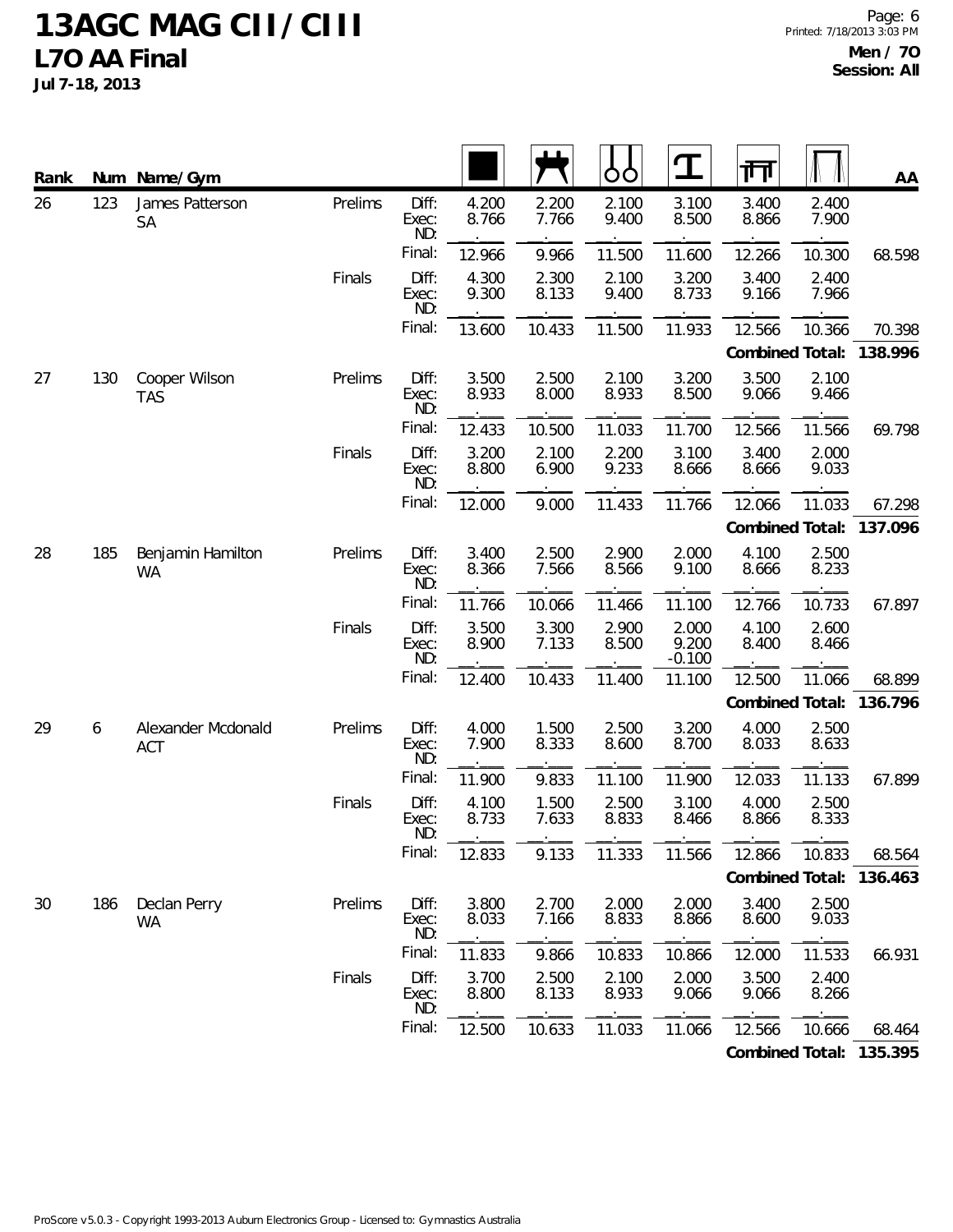| Rank |     | Num Name/Gym                 |         |                       |                            |                | O<br>O         | $\mathbf T$                | ग्ग            |                                                                                                                                                                                                                                                      | AA                      |
|------|-----|------------------------------|---------|-----------------------|----------------------------|----------------|----------------|----------------------------|----------------|------------------------------------------------------------------------------------------------------------------------------------------------------------------------------------------------------------------------------------------------------|-------------------------|
| 31   | 187 | Jacob Westley<br><b>WA</b>   | Prelims | Diff:<br>Exec:<br>ND: | 3.600<br>9.000             | 2.800<br>7.033 | 2.100<br>9.066 | 3.100<br>8.433<br>$-0.100$ | 3.900<br>8.466 | 2.400<br>7.933                                                                                                                                                                                                                                       |                         |
|      |     |                              |         | Final:                | 12.600                     | 9.833          | 11.166         | 11.433                     | 12.366         | 10.333<br>4.000<br>8.600<br>Combined Total:<br>4.000<br>6.866<br>4.000<br>7.433<br>Combined Total:<br>2.900<br>8.733<br>2.900<br>8.166<br>Combined Total:<br>3.400<br>8.233<br>3.900<br>8.700<br>Combined Total:<br>2.800<br>8.833<br>2.900<br>8.400 | 67.731                  |
|      |     |                              | Finals  | Diff:<br>Exec:<br>ND: | 3.500<br>8.966             | 2.700<br>7.433 | 2.100<br>8.866 | 3.100<br>8.400<br>$-0.100$ |                | 2.300<br>7.600                                                                                                                                                                                                                                       |                         |
|      |     |                              |         | Final:                | 12.466                     | 10.133         | 10.966         | 11.400                     | 12.600         | 9.900                                                                                                                                                                                                                                                | 67.465                  |
|      |     |                              |         |                       |                            |                |                |                            |                |                                                                                                                                                                                                                                                      | 135.196                 |
| 32   | 5   | Ryan Hanns<br><b>ACT</b>     | Prelims | Diff:<br>Exec:<br>ND: | 4.300<br>7.833             | 3.700<br>7.233 | 2.200<br>8.133 | 2.800<br>8.633<br>$-0.300$ |                | 2.500<br>9.166                                                                                                                                                                                                                                       |                         |
|      |     |                              |         | Final:                | 12.133                     | 10.933         | 10.333         | 11.133                     | 10.866         | 11.666                                                                                                                                                                                                                                               | 67.064                  |
|      |     |                              | Finals  | Diff:<br>Exec:<br>ND: | 4.200<br>8.100             | 3.600<br>6.800 | 2.200<br>8.433 | 2.800<br>8.666<br>$-0.100$ |                | 2.500<br>8.900                                                                                                                                                                                                                                       |                         |
|      |     |                              |         | Final:                | 12.300                     | 10.400         | 10.633         | 11.366                     | 11.433         | 11.400                                                                                                                                                                                                                                               | 67.532                  |
|      |     |                              |         |                       |                            |                |                |                            |                |                                                                                                                                                                                                                                                      | 134.596                 |
| 33   | 3   | Hugh Elliott<br><b>ACT</b>   | Prelims | Diff:<br>Exec:<br>ND: | 3.400<br>9.133             | 1.600<br>6.900 | 2.300<br>9.000 | 3.200<br>9.000             |                | 3.000<br>8.200                                                                                                                                                                                                                                       |                         |
|      |     |                              |         | Final:                | 12.533                     | 8.500          | 11.300         | 12.200                     | 11.633         | 11.200                                                                                                                                                                                                                                               | 67.366                  |
|      |     |                              | Finals  | Diff:<br>Exec:<br>ND: | 3.400<br>8.633             | 1.600<br>7.766 | 2.300<br>9.033 | 3.200<br>8.900             |                | 3.100<br>8.166                                                                                                                                                                                                                                       |                         |
|      |     |                              |         | Final:                | 12.033                     | 9.366          | 11.333         | 12.100                     | 11.066         | 11.266                                                                                                                                                                                                                                               | 67.164                  |
|      |     |                              |         |                       |                            |                |                |                            |                |                                                                                                                                                                                                                                                      | 134.530                 |
| 34   | 183 | Matthew Goodger<br><b>WA</b> | Prelims | Diff:<br>Exec:<br>ND: | 4.000<br>8.200<br>$-0.100$ | 2.800<br>7.833 | 2.300<br>8.400 | 3.100<br>8.666             |                | 2.500<br>7.600                                                                                                                                                                                                                                       |                         |
|      |     |                              |         | Final:                | 12.100                     | 10.633         | 10.700         | 11.766                     | 11.633         | 10.100                                                                                                                                                                                                                                               | 66.932                  |
|      |     |                              | Finals  | Diff:<br>Exec:<br>ND: | 4.000<br>8.100             | 2.900<br>8.166 | 2.300<br>8.400 | 3.100<br>8.500<br>$-0.100$ |                | 2.400<br>7.166                                                                                                                                                                                                                                       |                         |
|      |     |                              |         | Final:                | 12.100                     | 11.066         | 10.700         | 11.500                     | 12.600         | 9.566                                                                                                                                                                                                                                                | 67.532                  |
|      |     |                              |         |                       |                            |                |                |                            |                |                                                                                                                                                                                                                                                      | 134.464                 |
| 35   | 150 | Myles Carew<br><b>VIC</b>    | Prelims | Diff:<br>Exec:<br>ND: | 3.500<br>8.900             | 3.300<br>7.333 | 2.100<br>8.700 | 2.000<br>9.000             |                | 2.400<br>7.700                                                                                                                                                                                                                                       |                         |
|      |     |                              |         | Final:                | 12.400                     | 10.633         | 10.800         | 11.000                     | 11.633         | 10.100                                                                                                                                                                                                                                               | 66.566                  |
|      |     |                              | Finals  | Diff:<br>Exec:<br>ND: | 3.600<br>8.366             | 2.700<br>9.000 | 2.000<br>8.933 | 2.100<br>9.200             |                | 2.300<br>7.700                                                                                                                                                                                                                                       |                         |
|      |     |                              |         | Final:                | 11.966                     | 11.700         | 10.933         | 11.300                     | 11.300         | 10.000                                                                                                                                                                                                                                               | 67.199                  |
|      |     |                              |         |                       |                            |                |                |                            |                |                                                                                                                                                                                                                                                      | Combined Total: 133.765 |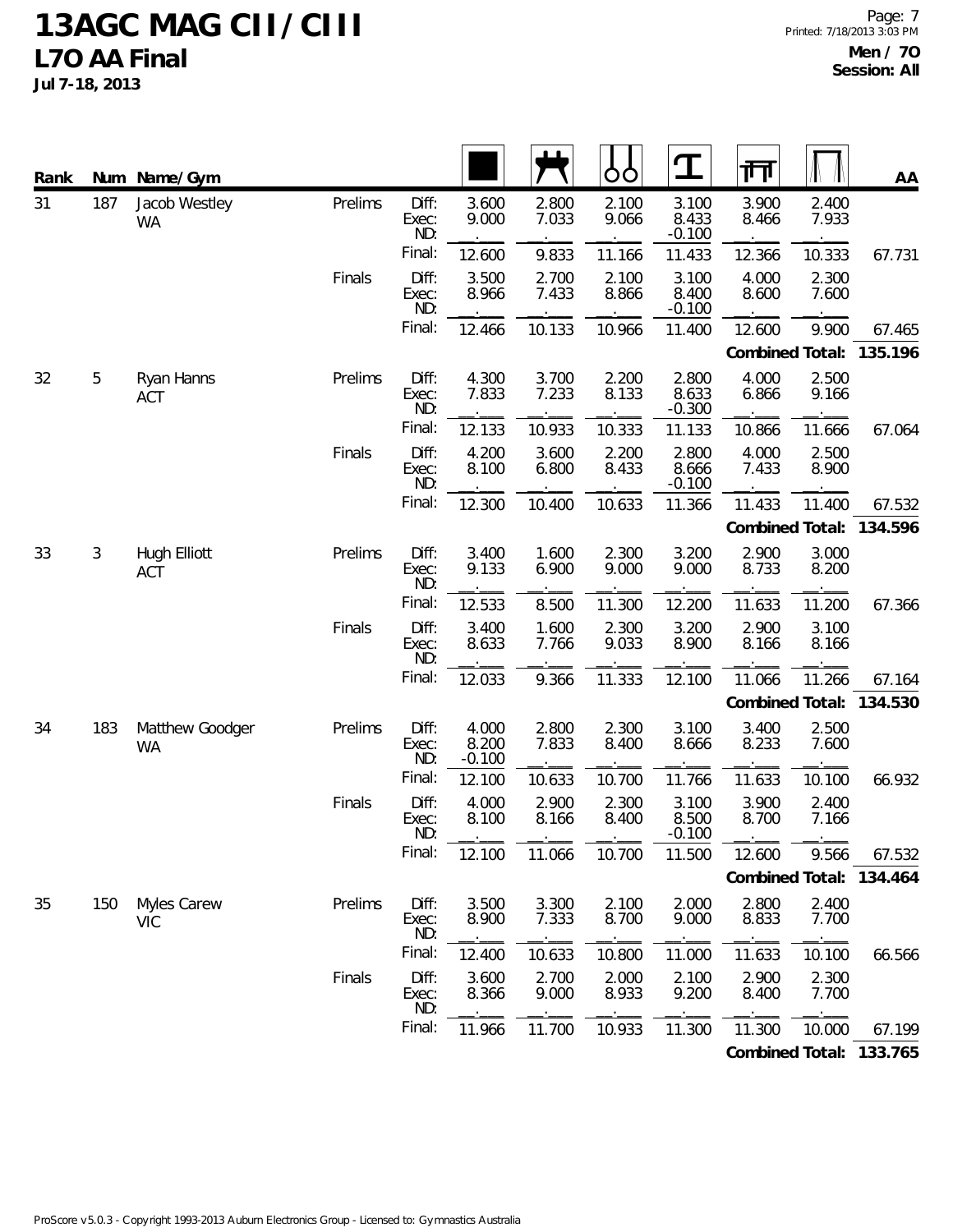| Rank |                | Num Name/Gym                    |         |                       |                            |                | Ò<br>Ő         | Ί                          | गा              |                | AA                      |
|------|----------------|---------------------------------|---------|-----------------------|----------------------------|----------------|----------------|----------------------------|-----------------|----------------|-------------------------|
| 36   | $\overline{7}$ | Joshua Reis<br><b>ACT</b>       | Prelims | Diff:<br>Exec:<br>ND: | 4.400<br>8.500             | 2.800<br>6.966 | 2.900<br>7.000 | 3.300<br>8.766             | 3.800<br>7.733  | 2.600<br>7.700 |                         |
|      |                |                                 |         | Final:                | 12.900                     | 9.766          | 9.900          | 12.066                     | 11.533          | 10.300         | 66.465                  |
|      |                |                                 | Finals  | Diff:<br>Exec:<br>ND: | 4.100<br>7.666             | 2.800<br>7.466 | 3.000<br>8.533 | 3.300<br>8.600             | 3.800<br>7.666  | 2.600<br>7.366 |                         |
|      |                |                                 |         | Final:                | 11.766                     | 10.266         | 11.533         | 11.900                     | 11.466          | 9.966          | 66.897                  |
|      |                |                                 |         |                       |                            |                |                |                            | Combined Total: |                | 133.362                 |
| 37   | 121            | Anthony Kyriakopoulos<br>SA     | Prelims | Diff:<br>Exec:<br>ND: | 3.900<br>8.666             | 2.000<br>6.066 | 2.500<br>9.433 | 3.100<br>8.900             | 2.900<br>8.566  | 2.000<br>8.733 |                         |
|      |                |                                 |         | Final:                | 12.566                     | 8.066          | 11.933         | 12.000                     | 11.466          | 10.733         | 66.764                  |
|      |                |                                 | Finals  | Diff:<br>Exec:<br>ND: | 4.000<br>8.500             | 2.300<br>8.133 | 2.500<br>9.233 | 3.100<br>8.433<br>$-2.000$ | 3.200<br>8.533  | 2.000<br>7.466 |                         |
|      |                |                                 |         | Final:                | 12.500                     | 10.433         | 11.733         | 9.533                      | 11.733          | 9.466          | 65.398                  |
|      |                |                                 |         |                       |                            |                |                |                            | Combined Total: |                | 132.162                 |
| 38   | 149            | Atid Shahak<br><b>VIC</b>       | Prelims | Diff:<br>Exec:<br>ND: | 4.200<br>8.400             | 2.100<br>7.100 | 2.300<br>8.933 | 2.000<br>9.233             | 3.900<br>8.400  | 2.500<br>8.700 |                         |
|      |                |                                 |         | Final:                | 12.600                     | 9.200          | 11.233         | 11.233                     | 12.300          | 11.200         | 67.766                  |
|      |                |                                 | Finals  | Diff:<br>Exec:<br>ND: | 3.400<br>7.833             | 2.100<br>7.266 | 2.200<br>8.566 | 2.100<br>9.533             | 3.400<br>7.533  | 2.400<br>7.800 |                         |
|      |                |                                 |         | Final:                | 11.233                     | 9.366          | 10.766         | 11.633                     | 10.933          | 10.200         | 64.131                  |
|      |                |                                 |         |                       |                            |                |                |                            | Combined Total: |                | 131.897                 |
| 39   | 151            | William Whitehead<br><b>VIC</b> | Prelims | Diff:<br>Exec:<br>ND: | 3.800<br>7.933             | 2.700<br>7.766 | 2.400<br>8.166 | 2.000<br>8.966             | 2.900<br>7.966  | 2.300<br>7.633 |                         |
|      |                |                                 |         | Final:                | 11.733                     | 10.466         | 10.566         | 10.966                     | 10.866          | 9.933          | 64.530                  |
|      |                |                                 | Finals  | Diff:<br>Exec:<br>ND: | 3.500<br>7.500<br>$-0.100$ | 2.700<br>8.533 | 2.400<br>8.466 | 2.000<br>8.966             | 3.500<br>8.766  | 2.300<br>7.433 |                         |
|      |                |                                 |         | Final:                | 10.900                     | 11.233         | 10.866         | 10.966                     | 12.266          | 9.733          | 65.964                  |
|      |                |                                 |         |                       |                            |                |                |                            |                 |                | Combined Total: 130.494 |
| 40   | 4              | Sullivan Gravatt<br><b>ACT</b>  | Prelims | Diff:<br>Exec:<br>ND: | 3.500<br>8.566             | 1.600<br>7.433 | 2.400<br>7.933 | 3.300<br>8.733             | 3.100<br>8.766  | 2.400<br>8.200 |                         |
|      |                |                                 |         | Final:                | 12.066                     | 9.033          | 10.333         | 12.033                     | 11.866          | 10.600         | 65.931                  |
|      |                |                                 | Finals  | Diff:<br>Exec:<br>ND: | 2.800<br>8.100             | 1.600<br>8.133 | 2.400<br>7.266 | 3.000<br>7.600             | 3.200<br>8.000  | 2.500<br>8.533 |                         |
|      |                |                                 |         | Final:                | 10.900                     | 9.733          | 9.666          | 10.600                     | 11.200          | 11.033         | 63.132                  |
|      |                |                                 |         |                       |                            |                |                |                            |                 |                | Combined Total: 129.063 |